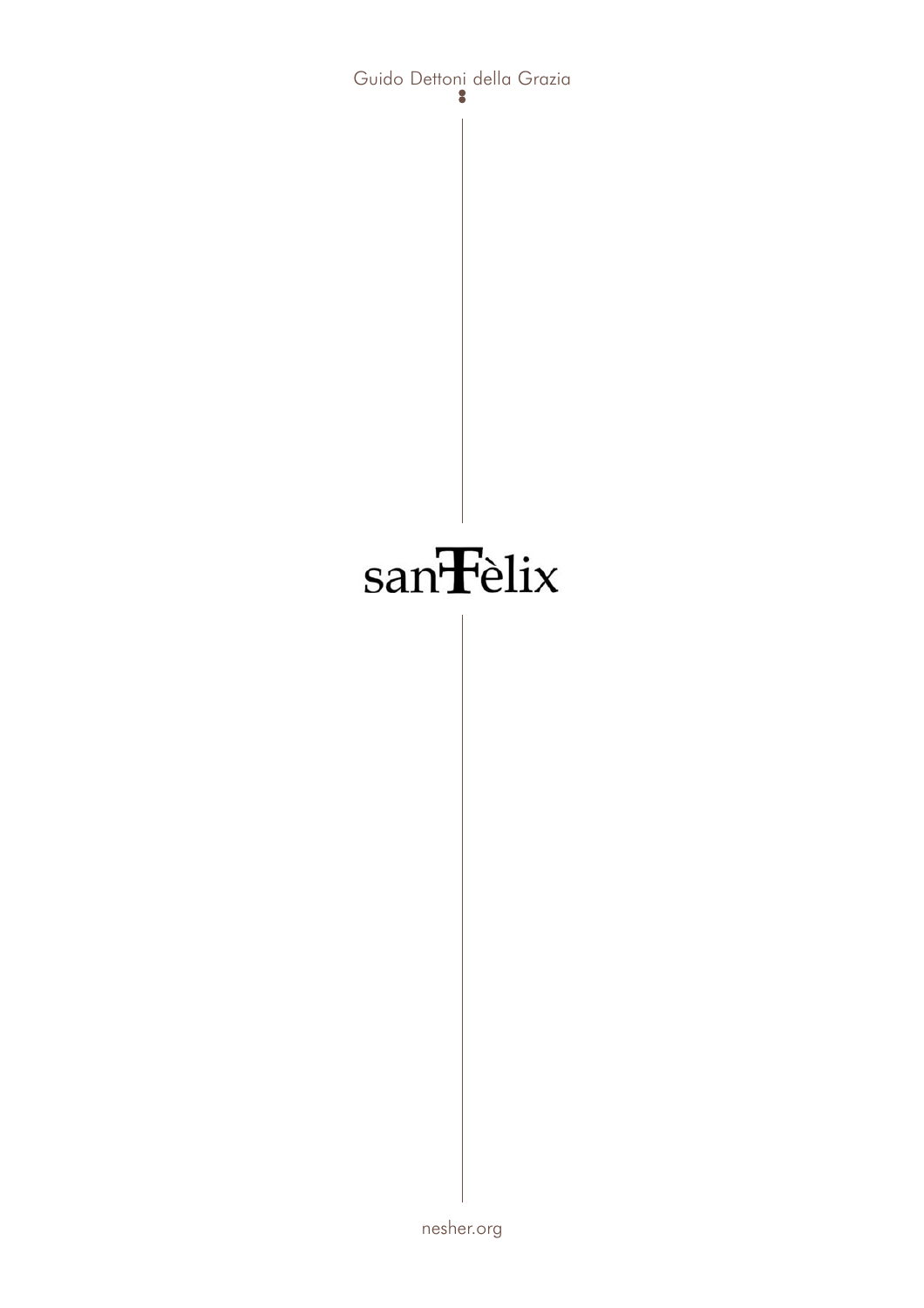

## An excavation, an encounter

On the 30th of May, 2004, surprised by the absence of biography of San Felix, Roman and Christian Martyr, who became Patron of Vilafranca del Penedès in the year 1700, Guido Dettoni della Grazia posed the question, "Perhaps, this Saint can to be found now in this new Millennium?" He then proposed that the first day of the Town Feast, which is dedicated to Saint Felix, would be a good day for finding him within the soil of Vilafranca. It was not the first time that this artist had resorted to excavation of soil to give form to his work. From Dettoni's hands this sculpture is thus the result of a process that began in the patio of the Museum of Vilafranca the 30<sup>th</sup> of August 2004 at 7 am.

On the 14th of January, 2005 in the auditorium of the Museum of Vilafranca the sculpture of this discovered Saint Felix cast in bronze "à la cire perdue", was presented for the first time, along with the presentation of the documentary film of the entire process.

This sculpture, 40 cm. in height, is also the original of a reproduction in oak intended to be hand-held and recognized by touch. One of the defining characteristics of this artist's work is his invitation to "see with the hands" and to "touch with the eyes".

On the 25th of May of 2005 at the Spanish Embassy to the Vatican, in Rome a new presentation was welcomed. In the year 1700 the relics of San Felix arrived at Vilafranca from Rome. 305 years later his Icon has arrived in Rome from Vilafranca.

On the 16th of June of 2005, at the Institute of Sacred Art of the Faculty of Theology and Religious Sciences in Paris, another presentation, combined with a Conference on the author and his work took place.

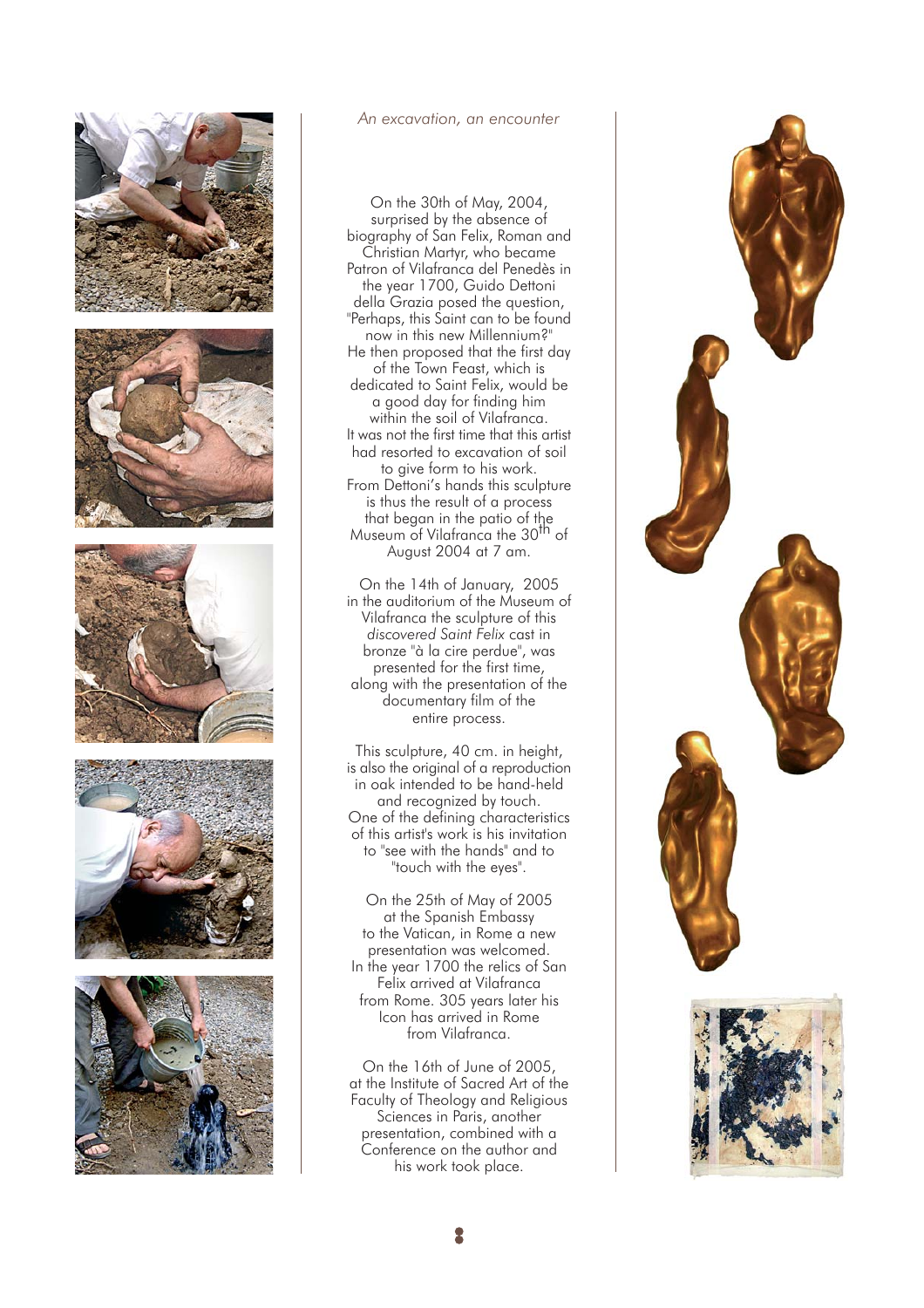

Guido Dettoni designs the illustration of the cover of the book "Sant Fèlix, el romà fet vilafranquí" written by Josep Maria Juncà and Antoni Ribas. The book was presented at the Diocesan Museum of Barcelona - Pia Almoina- July 15, 2009. The cast in bronze sculpture of Saint Felix remained there in exhibited until the following presentation of the book at the Museum of Vilafranca del Penedès August 21, 2009.